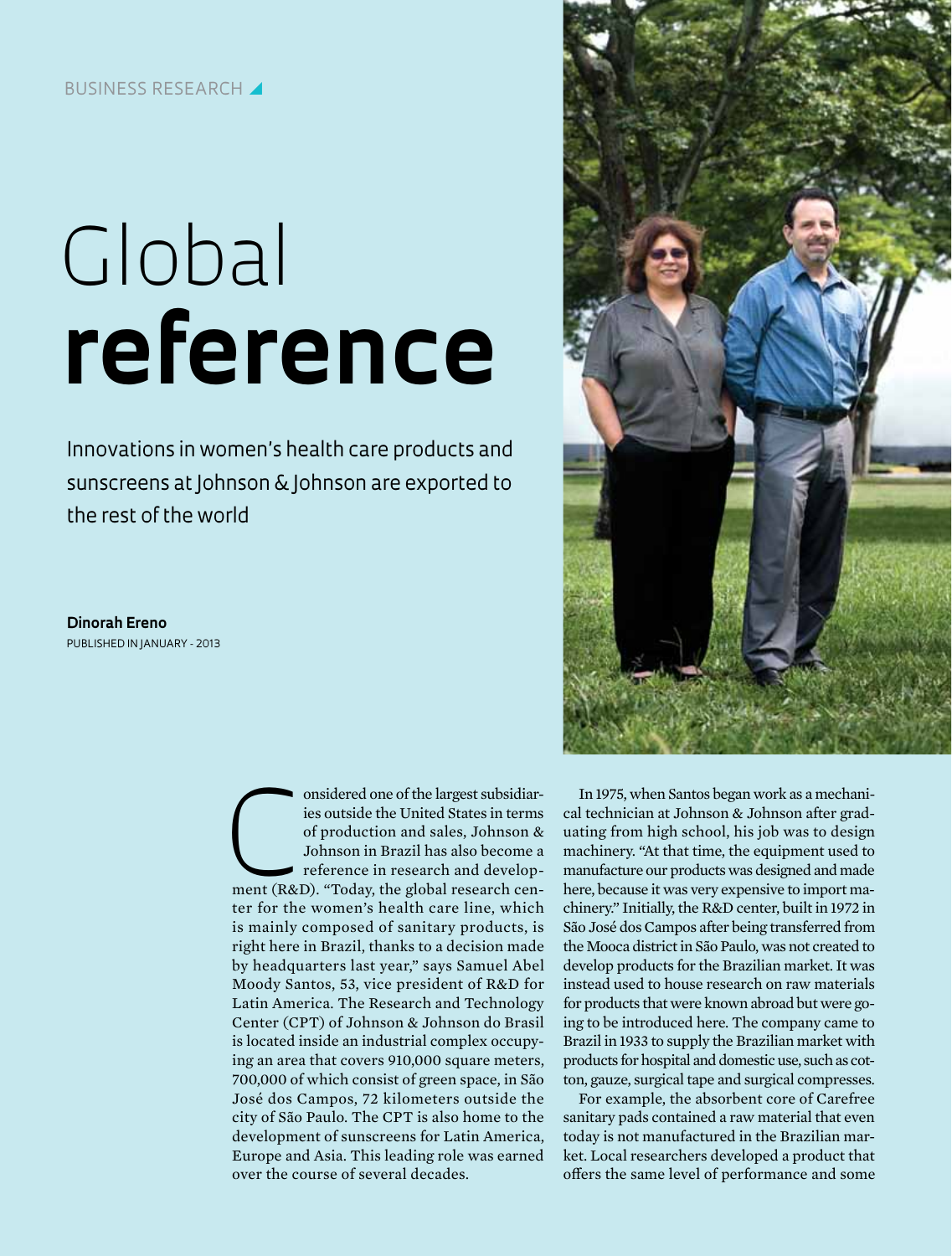

additional benefits using totally domestic raw materials. Today, this product is sold in North America, Europe and throughout Asia. "In a way, this development brought a global credential to the center that we did not previously have," says Santos. At the end of his engineering course at the University of Mogi das Cruzes (UMC), he designed a machine to test samples in a pilot plant, which led to an offer to work at the R&D center in October 1980.

In 1994, when he was already a research manager at Johnson & Johnson in Brazil, he went to Shanghai, China, to head the development and product release of feminine sanitary products in the Chinese market. He spent a year and a half there, developing the products, identifying the raw materials to be used and setting up the plant. From Shanghai, he was transferred to the company's world headquarters in New Brunswick, New Jersey, USA. After more than 15 years at company headquarters, he returned to Brazil in

May 2011 to take over the vice presidency of R&D for Latin America. "Our research is segmented into areas," he explains. "There are more than 20 areas with different focuses, because our objective is to have experts in each area."

To illustrate this diversity, one of the research groups, called the Consumer Science group, identifies consumer wants and needs. Heading up this group is Senior R&D Manager Rosana Rainho das Neves, 53, who holds undergraduate and graduate degrees in chemical engineering from the Polytechnical School of the University of São Paulo (USP) and has been with the company for 30 years. "I established this area in Brazil in 1992, when it was still beginning in Asia," says Neves. Her work focuses on two separate points in the development process. The first point is when the product does not yet exist. "We work to understand consumers and to get insight from them so that together with the researchers, we can create ideas for new products." The second point is during the (*to the right*), Johnson & Johnson vice president of R&D for Latin America, with a team of researchers at São José dos Campos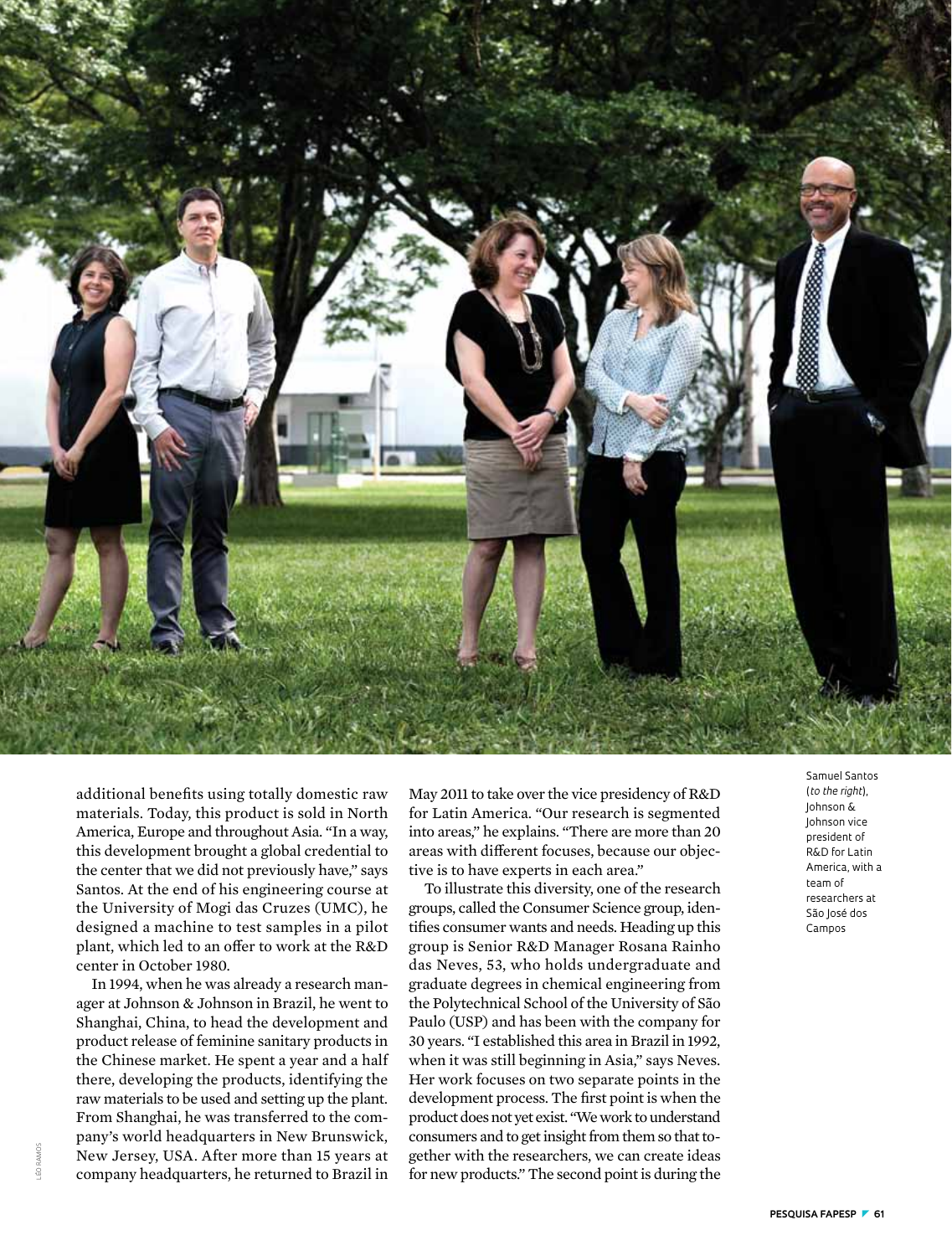



After setting up the Consumer Science group, where she worked for nine years, Neves took over management of the skin care product line and, eight years ago, returned to the group she created. "Every time we have a new product, we need to know what impressions consumers have of it, so we conduct qualitative and quantitative tests," says Neves, who spent 900 hours in the classroom to earn an MBA degree from the Graduate School of Advertising and Marketing (ESPM), in partnership with the Technological Institute of Aeronautics (ITA). Internal tests are conducted using a database with 1,500 registered employee volunteer participants. When the research team arrives at a product prototype that they consider optimal, tests are conducted using a larger cohort of outside consumers who are recruited by agencies.

The consumer division of Johnson & Johnson in Brazil, which includes sunscreens, skin care, oral hygiene, baby and

children's products, feminine hygiene products and over-the-counter medications is the second largest market in the world, after only the US, where the company's headquarters are located. "Worldwide, the skin care line is the highest-selling segment," says Santos. In 2011, global sales of the Consumer Division of Johnson & Johnson were US\$ 14.9 billion. The company consists



**1** Mechanical mixer blades

**2** Evaluation of dyes in the laboratory

**3** Sections of hair used for product testing

**4** Children's hair conditioner in the testing phase of more than 250 businesses that operate in 60 countries and employ some 118,000 people. In Brazil, there are more than 5,000 employees, 280 of whom work in the R&D area throughout Latin America, which includes Argentina, Chile, Costa Rica, El Salvador, Guatemala, Honduras, Panama, the Dominican Republic, Paraguay, Uruguay, Colombia, Venezuela, Ecuador, Peru, Mexico and Brazil. "Of this total, 200 have university degrees and 80 are technicians; 80% of them work in Brazil," says Santos. Pharmacists and chemical engineers are the two main academic backgrounds, but there are also biologists, chemists, physicists, physicians and dentists among the researchers. Approximately 30% of the researchers hold master's degrees, and 10% have doctorates.

Neves's group has a direct channel to the product development group. This group includes Paula Scarcelli D'Oliveira Dantas, 37, senior R&D manager of the

| <b>Samuel Abel Moody Santos</b> , vice president of R&D<br>for Latin America                                         | <b>UMC</b> – undergraduate                                                                                                    |
|----------------------------------------------------------------------------------------------------------------------|-------------------------------------------------------------------------------------------------------------------------------|
| Rosana Rainho das Neves, senior R&D manager                                                                          | $USP$ – undergraduate and post-graduate<br>$ESPM/ITA - MBA$                                                                   |
| Paula Scarcelli D'Oliveira Dantas, senior R&D<br>manager of skin care area                                           | $USP$ – undergraduate<br>$FGV - MRA$                                                                                          |
| Sérgio Luiz de Oliveira, associate director of<br>scientific affairs, analytical research and<br>microbiological R&D | Univap and Oswaldo Cruz College –<br>undergraduate<br>Univap/Unicamp – master's degree FGV – MBA                              |
| <b>José Eduardo Pelino</b> , scientific and professional<br>relationship manager in the oral care area               | <b>Unesp</b> - undergraduate and master's<br>$USP - doctorate$<br>University of California - doctorate and post-<br>doctorate |
|                                                                                                                      |                                                                                                                               |

Names of institutions from which Johnson & Johnson do Brasil researchers graduated:

## **62** z special issue **July 2013**